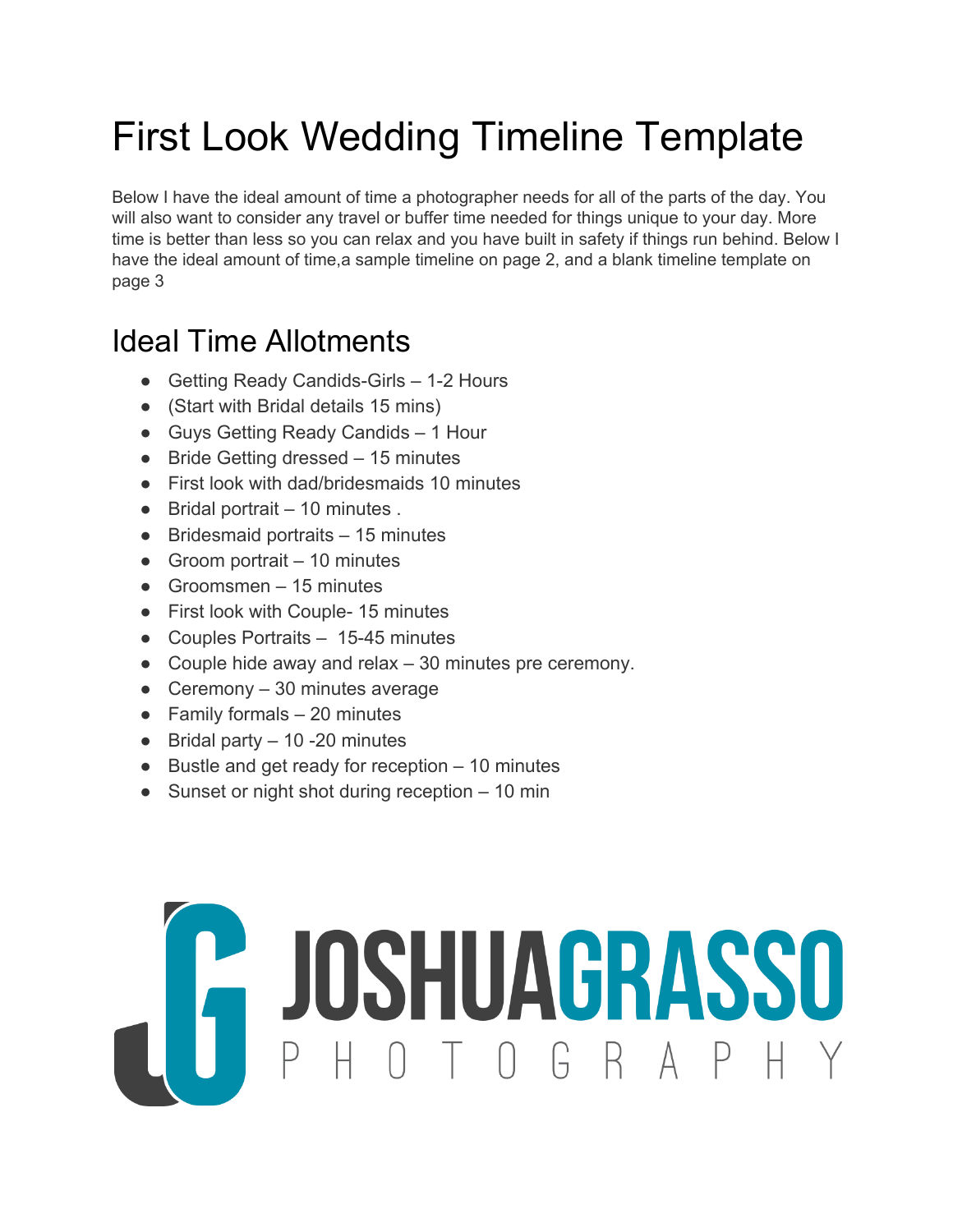## Sample First Look Timeline



| <b>Time</b> | <b>Event</b>                                   |
|-------------|------------------------------------------------|
| 10:00 pm    | Sendoff                                        |
| 9:00 pm     | Night portrait                                 |
| 7:00 pm     | Entrance and first dances                      |
| 6:45 pm     | Bustle, Bridal Party line up                   |
| $6:15$ pm   | Bride and groom join cocktail hour             |
| 6:00 pm     | Cocktail hour - private moment/meal for couple |
| 5:40 pm     | Family portraits                               |
| 5:00 pm     | Ceremony                                       |
| 4:30 pm     | Bride hides away, Guests arrive,               |
| 4:00 pm     | Family portraits                               |
| 3:40 pm     | <b>Bridal party portraits</b>                  |
| 3:00 pm     | Couples portraits                              |
| $2:55$ pm   | Couples first look                             |
| 2:50 pm     | Groom portrait                                 |
| $2:40$ pm   | <b>Bridal Portrait</b>                         |
| 2:30        | Dad first look                                 |
| 2:00        | Bride gets dressed                             |
| 1:30        | Guys candids                                   |
| 12:15       | Bridesmaids getting ready candids              |
| 12:00 pm    | Photographer photographs bridal details        |